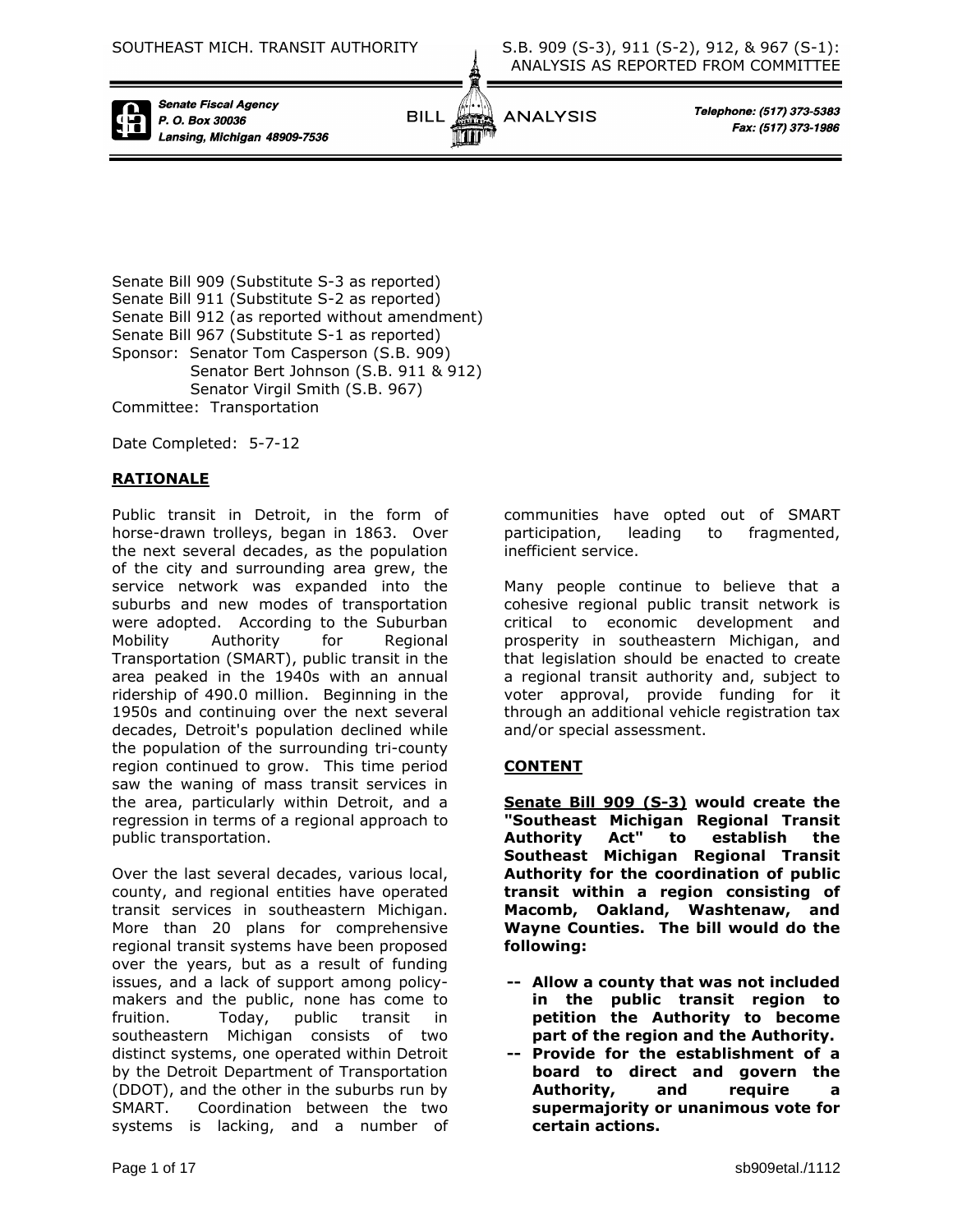- **-- Prohibit the Authority from assuming liability for or paying any legacy costs of an existing public transit authority or agency without voter approval.**
- **-- Require the Authority to adopt a public transit plan for the public transit region, and update it annually.**
- **-- Allow the Authority to implement a rolling rapid transit system within the public transit region.**
- **-- Allow the Authority to charge fares and enter into contracts as necessary to provide funds to meets its obligations.**
- **-- Allow the Authority to levy a special assessment and/or collect a motor vehicle registration fee, if approved by voters, and otherwise raise revenue.**
- **-- Allow the Authority to issue selfliquidating revenue bonds.**
- **-- Provide that the Authority would be the public transit region's designated recipient for the purposes of applying for grants, and allow the Authority to designate a city or county as a subrecipient.**
- **-- Require the Authority, before becoming the designated recipient for State and Federal funds, to enter into a memorandum of understanding with a public transit provider that was a direct recipient of Federal funds on the bill's effective date.**
- **-- Require each public transit provider in the region to submit to the Authority an annual report regarding the coordination of service.**
- **-- Require the Authority to submit an asset management plan to the Michigan Department of Transportation (MDOT), and update the plan annually.**
- **-- Allow the Authority to issue coordination directives regarding public transit services, and to withhold a portion of State assistance from a public transit facility owner or operator that failed to comply with a directive.**
- **-- Allow the Authority to acquire property for a public transit system by various mechanisms, including condemnation.**
- **-- Require the Authority to use competitive solicitation for all**

**authorized purchases, subject to certain exceptions.**

- **-- Require the board to create a citizens' advisory committee, which could make recommendations to the board.**
- **-- Require the board to create a public transit provider advisory council, which could make recommendations to the board regarding specific issues.**
- **-- Exempt Authority property from taxation.**
- **-- Allow the Authority to enter into an operating license agreement with a local road agency.**
- **-- Provide that local zoning and land use ordinances would not apply to an Authority transit system.**
- **-- Appropriate \$250,000 from the Comprehensive Transportation Fund to the Authority to begin implementing the proposed Act.**

**The bill also would repeal sections of the Metropolitan Transportation Authorities Act establishing the Regional Transportation Coordinating Council.**

**Senate Bill 911 (S-2) would amend the Michigan Vehicle Code to authorize the proposed Authority to charge a fee in addition to the regular vehicle registration fee for comprehensive transportation purposes, if approved by electors in the public transit region.**

**Senate Bill 912 would amend the Michigan Zoning Enabling Act to provide that a zoning ordinance would be subject to the proposed Southeast Michigan Regional Transit Authority Act.**

**Senate Bill 967 (S-1) would amend Public Act 51 of 1951, the Michigan Transportation Fund (MTF) law, to authorize MDOT or a local road agency to enter into an agreement with a regional transit authority to operate a public transit system, and designate lanes as dedicated public transit lanes.**

Senate Bills 911 (S-2), 912, and 967 (S-1) are tie-barred to Senate Bill 909. Senate Bills 909 (S-3), 911 (S-2), and 967 (S-1) are described below in further detail.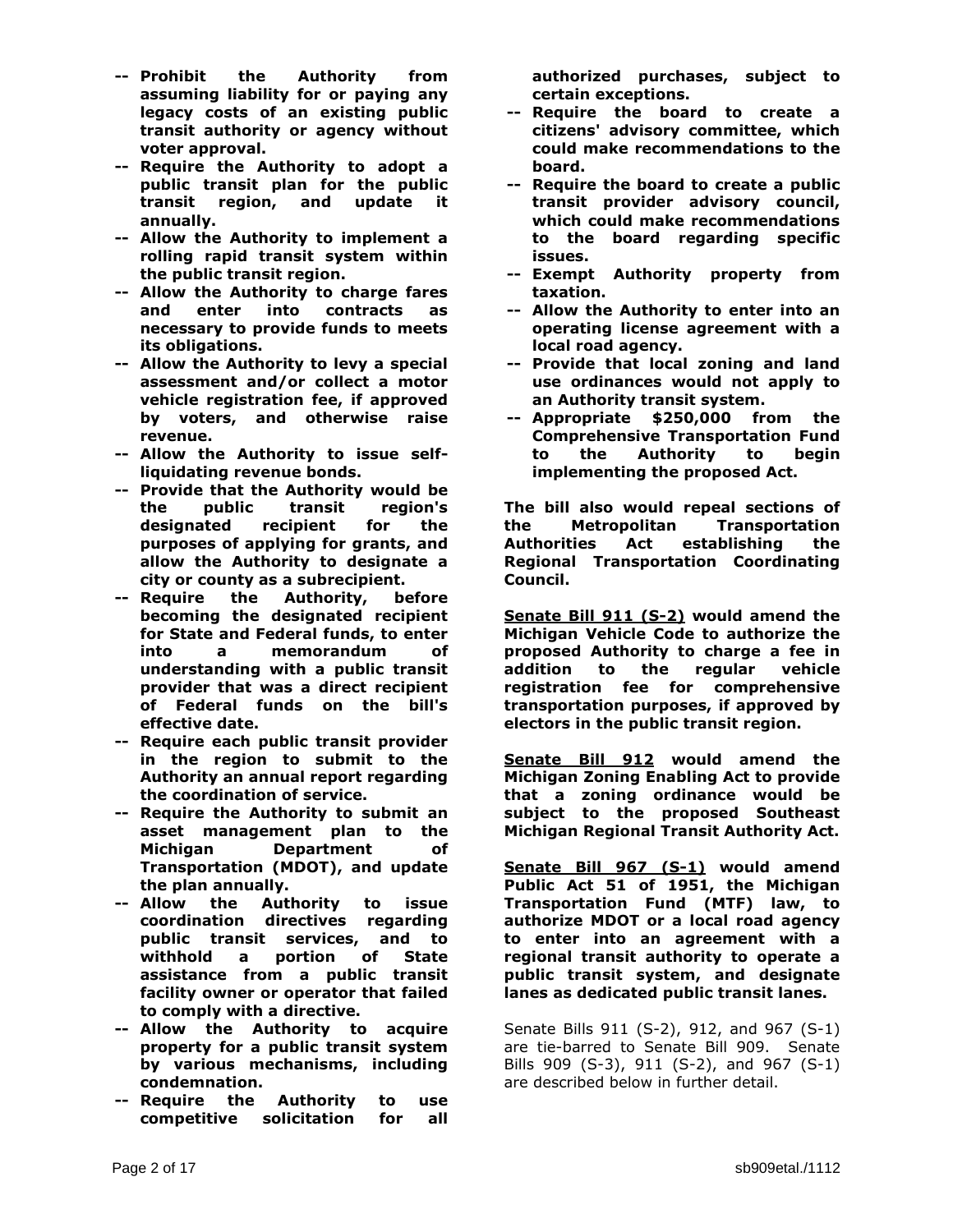## Establishment of Authority

The Southeast Michigan Regional Transit Authority would be created for a public transit region, effective upon the appointment of all members of its governing board. The appointments would have to be made within 90 days after the bill took effect for the purpose of planning, acquiring, owning, operating, or causing to be operated a public transit system and carrying out the rights, duties, and obligations provided for in the proposed Act.

"Public transit" would mean the movement of individuals and goods by publicly owned bus, rapid transit vehicle, or other conveyance that provides general or special service to the public, excluding school buses or charter or sightseeing service or transportation that is used exclusively for school purposes. The term would include the movement of individuals and goods by privately owned bus, railroad car, rapid transit vehicle, or other conveyance that, under a contract with the Authority, provided general or special service to the public. Public transit would be a transportation purpose within the meaning of Article IX, Section 9 of the State Constitution (described below, under **BACKGROUND**).

"Public transit region" would mean an area consisting of the county in Michigan with the largest population and the three counties contiguous to that county having the largest populations. The term could include a county added to the Authority as described below.

"Public transit system" would mean a system for providing public transit in the form of light rail, rolling rapid transit, or other modes of public transit and public transit facilities to individuals. "Public transit facility" would mean all plants, equipment, work instrumentalities, and real and personal property and rights used or useful for public transit.

### County Petition

A county that was not included in the public transit region and was not a participant in the Authority could petition the Authority to become part of the region and the Authority, subject to approval by resolution of the

petitioning county's governing body. A petitioning county would have to be added to the region and the Authority if the county were adjacent to a county that was, at the time of the petition, included in the public transit region, and the board approved the addition.

If the Authority were levying a special assessment and/or a motor vehicle registration fee (described below), a petitioning county that satisfied the conditions of the proposed Act would be a provisional member of the Authority without voting power or transportation service from the Authority until the special assessment and/or registration fee was approved by a majority of the electors of the county at the first primary or general election to occur at least 71 days after appointment of a board member representing that county.

### Authority Board

Membership. The Authority would have to be directed and governed by a board consisting of all of the following:

- -- One representative of the Governor appointed by the Governor.
- -- Two individuals appointed by the county executive of a county within the public transit region having a population of at least 1.2 million and not more than 1.5 million (Oakland County).
- -- Two individuals appointed by the county executive of a county within the public transit region having a population of at least 800,000 and not more than 850,000 (Macomb County).
- -- Two individuals appointed by the chair of the board of county commissioners of a county within the public transit region having a population of at least 330,000 and not more than 380,000 (Washtenaw County).
- -- One individual appointed by the mayor of a city within the public transit region with a population of at least 600,000 (Detroit).
- -- Two individuals appointed by the county executive of a county within the public transit region having a population of at least 1.8 million and not more than 2.0 million (Wayne County), including one individual who was a Detroit resident.

If a county were added to a public transit region through a petition, the board members representing the transit district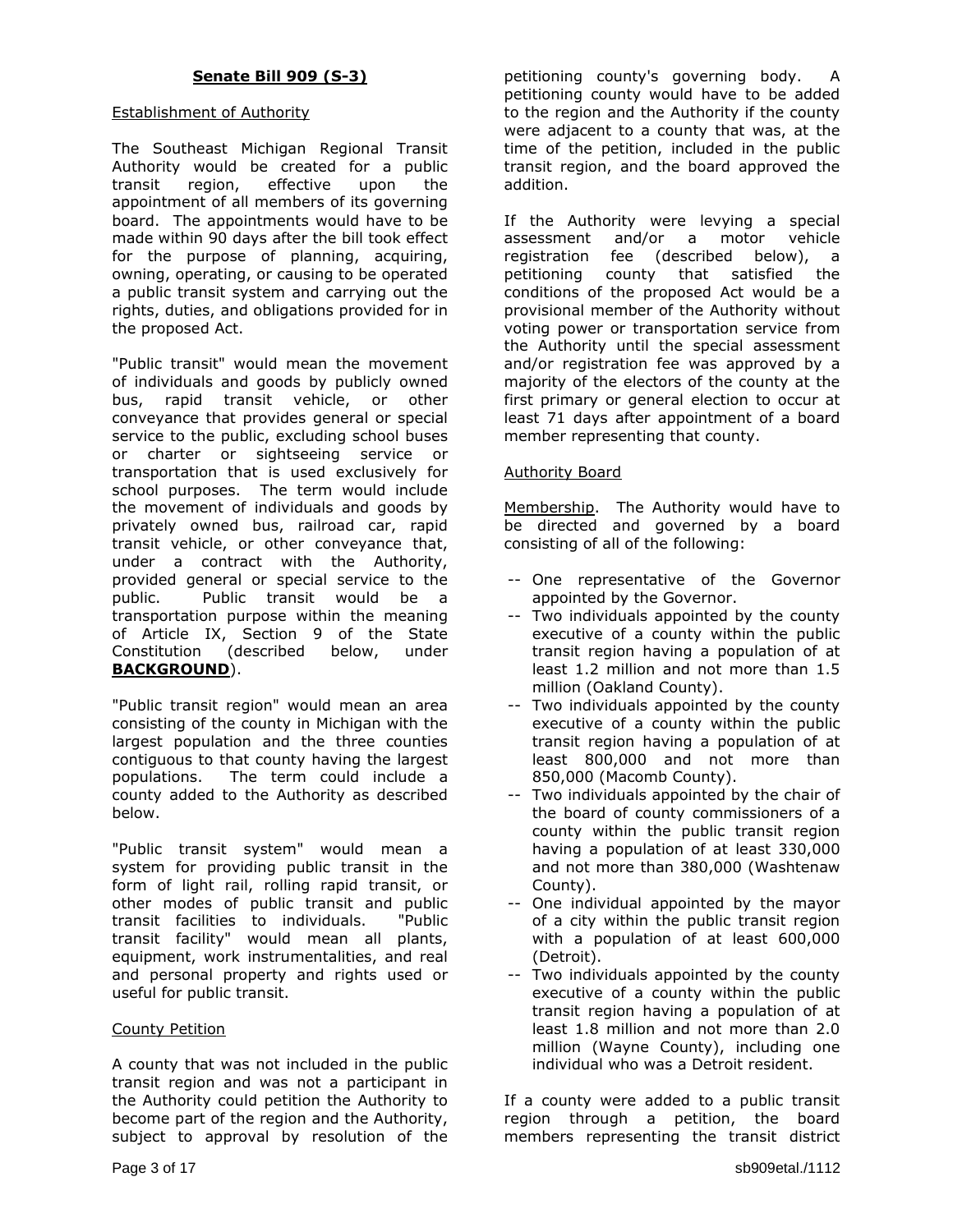consisting of that county would have to be appointed within 30 days after the conditions for addition were satisfied and, if the Authority were levying a special assessment or a motor vehicle registration fee, at least 71 days before an election in that county to approve the assessment or registration fee. If a special assessment and/or registration fee were not approved, the appointment of the board member would be void.

Board members would serve for fixed terms of three years. Of those first appointed, however, one of the members appointed in each of the counties would serve for one year, and the member appointed by the city mayor would serve for two years. A board vacancy occurring other than by expiration of a term would have to be filled in the same manner as the original appointment for the balance of the unexpired term.

A board member could not be an employee of the county or city appointing him or her or an employee of a public transit provider operating in the public transit region. ("Public transit provider" would mean a public or private entity that provides public transit services. The term would include a contractor providing services to a public transit provider.) In addition, a board member could not be a currently serving elected officer of the State or a political subdivision of the State.

A board member would have to be a resident of and registered elector in the county or city from which he or she was appointed, and would have to have substantial business, financial, or professional experience relevant to the operation of a corporation or public transit system.

A board member would serve without compensation, but could be reimbursed for actual and necessary expenses incurred while attending board meetings or performing other authorized official Authority business.

An individual who was not of good moral character or who had been convicted of, pleaded guilty or no contest to, or forfeited bail concerning a felony under the laws of Michigan, any other state, or the United States could not be appointed to or remain as a member of the board.

A board member would have to discharge the duties of the position in a nonpartisan manner, in good faith, in the best interests of the State, and with the degree of diligence, care, and skill that an ordinarily prudent person would exercise under similar circumstances in a like position. A member could not make or participate in making a decision, or in any way attempt to use his or her position as a board member to influence a decision, on a matter before the Authority in which he or she was directly or indirectly interested. A member could not be interested directly or indirectly in any contract with the Authority or MDOT that would cause a substantial conflict of interest. A member would have to comply, and the board would have to adopt policies and procedures that required members to comply, with these requirements and all of the following:

- -- Public Act 472 of 1978 (the lobbyist registration law) as if the board member were subject to that Act and his or her receipt of a gift or compensation would be in violation of it if given by a lobbyist, lobbyist agent, or a representative of a lobbyist.
- -- Public Act 566 of 1978 (which governs incompatible public offices).
- -- Public Act 318 of 1968 (which governs conflicts of interest for legislators and State officers) as if he or she were a State officer.
- -- Public Act 317 of 1968 (which governs conflicts of interest for public servants) as if he or she were a public servant.
- -- Public Act 196 of 1973 (which governs standards of conduct for public officers and employees) as if he or she were a public officer.

Meetings. Within 30 days after the appointment of the initial board members, the board would have to hold its first meeting at a date and time determined by the Governor's representative. That person would serve ex officio, without a vote, and would have to serve as chairperson of the board. Annually, the board members would have to elect officers as necessary.

The board would be subject to the Open Meetings Act. After organization, the board would have to adopt a schedule of regular meetings and meet at least quarterly. A special meeting could be called by the chairperson or as provided in the board's bylaws.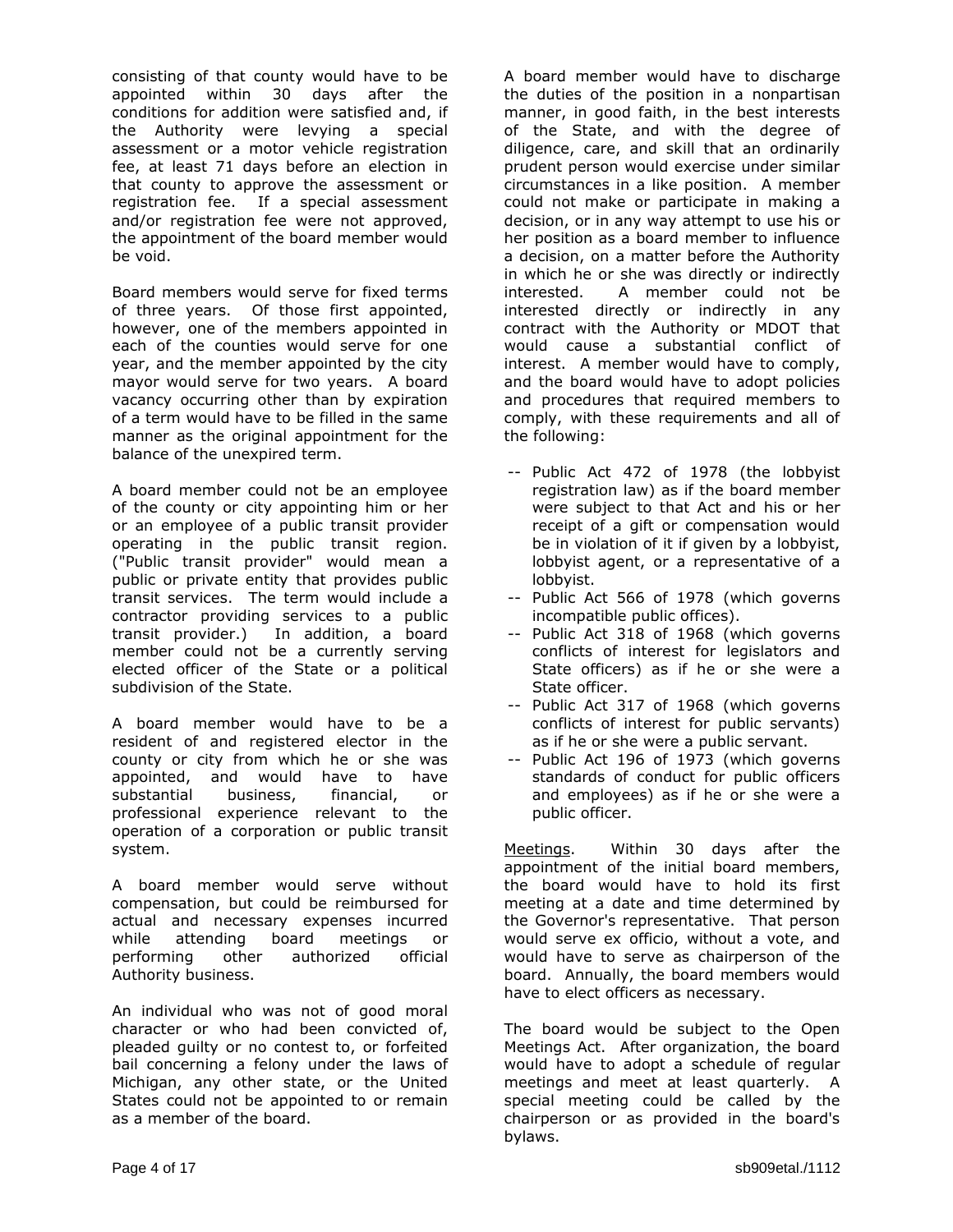As a rule, board action would be by simple majority vote of all serving members. The board would have to provide in its bylaws, however, that the following actions required the approval of a supermajority, not to exceed four-fifths of serving members:

- -- The Authority's placement of a question of the levy of a special assessment or approval of a motor vehicle registration fee on the ballot.
- -- The determination of the rate of, or amount of, any special assessment or motor vehicle registration fee to be requested by the Authority at an election.

The board also would have to provide in its bylaws that the following actions required the unanimous approval of all members:

- -- A determination to acquire, construct, operate, or maintain any form of rail passenger service within the public transit region.
- -- A determination to acquire an existing public transit authority or agency.
- -- A determination to place on a ballot the question of acquiring, accepting responsibility for, or obligating itself to assume liability for or to pay any legacy costs of an existing public transit authority or agency that could be acquired by the Authority.

The board would have to keep a written or printed record of each meeting. The records and other Authority documents would be subject to the Freedom of Information Act.

Accounting & Audits. The board would have to provide for a uniform system of accounts for the Authority to conform to and for the auditing of the Authority's accounts. The board would have to obtain an annual audit of the Authority by an independent certified public accountant and report on the audit and auditing procedures under the Uniform Budgeting and Accounting Act. The audit would have to be in accordance with generally accepted government auditing standards, and would have to satisfy Federal regulations regarding Federal grant compliance audit requirements.

### Operation, Contracting, & Procurement

Within 90 days after its first meeting, the board would have to adopt and maintain a budget for the fiscal year in accordance with the Uniform Budget and Accounting Act. Additionally, the board would have to establish policies and procedures for the purchase of, contracting for, and provision of supplies, materials, services, insurance, utilities, third-party financing, equipment, printing, and all other items needed by the Authority to efficiently and effectively meet its needs using competitive procurement methods to secure the best value for the Authority. The board would have to make all discretionary decisions concerning the solicitation, award, amendment, cancelation, and appeal of Authority contracts.

In establishing the policies and procedures, the board would have to provide for the acquisition of professional services, including architectural, consulting, engineering, surveying, accounting, and legal services, as well as services related to the issuance of bonds, in accordance with a competitive, qualifications-based selection process and procedure for the type of professional service required by the Authority.

The board could not enter into a cost plus construction contract unless all of the following applied:

- -- The contract cost was less than \$50,000.
- -- The contract was for emergency repair or construction caused by unforeseen circumstances.
- -- The repair or construction was necessary to protect life or property.
- -- The contract complied with State and Federal law.

("Cost plus construction contract" would mean a contract under which the contractor is paid a negotiated amount, regardless of the expenses the contractor incurs.)

Within 90 days after the first meeting, the board would have to adopt a procurement policy consistent with the requirements of the proposed Act and Federal and State laws relating to procurement. Preference would have to be given to firms based in the public transit region and each county within the region, consistent with applicable law.

None of these provisions could be construed as creating a quota or set-aside for any city or county in the public transit region, and no quota or set-aside could be created.

Within 90 days after the first meeting, the board also would have to adopt a policy to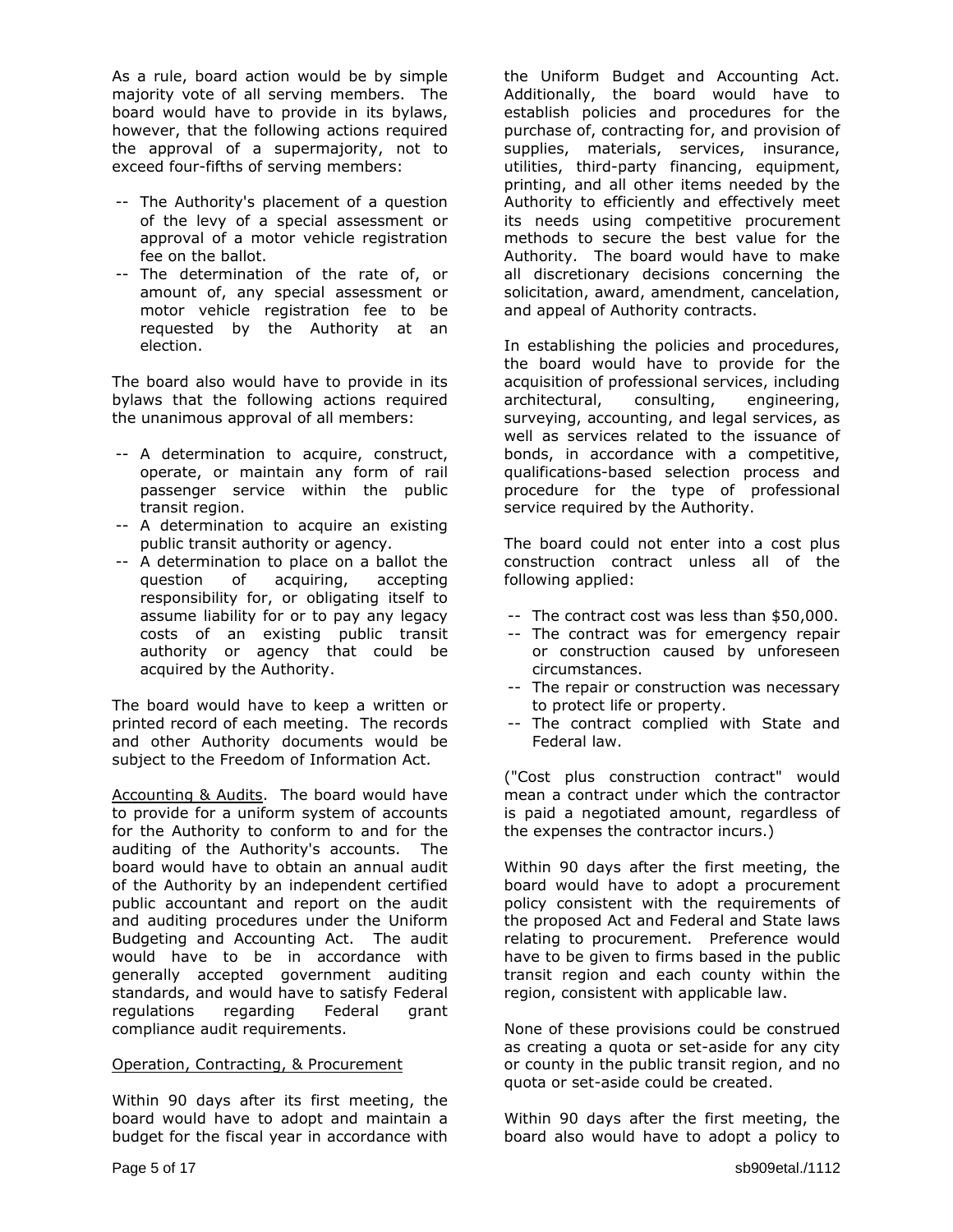govern the control, supervision, management, and oversight of each contract to which the Authority was a party. In addition, the board would have to adopt procedures to monitor the performance of each contract to assure its execution within the prescribed budget and time periods. The monitoring would have to include oversight as to whether the contract was being performed in compliance with the terms of the contract, the proposed Act, and Federal and State law. The chief executive officer (CEO) or other authorized employee of the Authority could not sign or execute a contract until it was approved by the board.

Also, within 90 days after the first meeting, the board would have to establish policies to ensure that the Authority did not enter into a procurement or employment contract with a person who had been convicted of a criminal offense related to the application for or performance of a contract or subcontract with a governmental entity in any state.

The Authority would have to establish policies to ensure that it did not enter into a procurement or employment contract with a person who had been convicted of a criminal offense, or held liable in a civil proceeding, in Michigan or any other state, that negatively reflected on the person's business integrity, based on a finding of embezzlement, theft, forgery, bribery, falsification or destruction of records, receipt of stolen property, violation of State or Federal antitrust statutes, or similar laws.

(For the purposes of these provisions, "person" would include affiliates, subsidiaries, officers, directors, and managerial employees of a business entity, or an individual or entity who, directly or indirectly, holds a pecuniary interest in a business entity of at least 20%.)

The Authority would have to prepare an annual report to the board and each county within the public transit region detailing all contracts entered into by the Authority during the preceding fiscal year.

The Authority would not have to use competitive bidding when acquiring proprietary services, equipment, or information available from a single source, such as a software license agreement. The Authority could enter into a competitive purchasing agreement with the Federal government, the State of Michigan, or other

public entities for the purchase of necessary goods or services. The Authority could enter into lease purchases or installment purchases for periods not exceeding the useful life of the items purchased unless otherwise prohibited by law. In all Authority purchases, if consistent with applicable Federal and State law, preference would have to be given first to products manufactured or services offered by firms based in the public transit region, including the cities and counties in the region, and second to firms based in Michigan.

The Authority would have to solicit actively lists of potential bidders for contracts from each city and each county in the public transit region. Except as otherwise provided, the Authority would have to use competitive solicitation for all authorized purchases unless one or more of the following applied:

- -- An emergency directly and immediately affecting service or public health, safety, or welfare required the immediate procurement of supplies, materials, equipment, or services to mitigate an imminent threat to public health, safety, or welfare, as determined by the Authority or its CEO.
- -- Procurement of goods or services was for emergency repair or construction caused by unforeseen circumstances when the repair or construction was necessary to protect life or property.
- -- Procurement of goods or services was in response to a declared state of emergency, energy emergency, or disaster.
- -- Procurement of goods or services was under a cooperative purchasing agreement with the Federal government, the State, or another public entity for the purchase of necessary goods and services at fair and reasonable prices using a competitive procurement method for Authority operations.
- -- The value of procurement was less than \$25,000.

With regard to goods or services with a value of less than \$25,000, the board would have to establish policies or procedures to ensure that they were purchased at fair and reasonable prices, including a provision that for purchases and sales of \$25,000 or less but over \$5,000, written price quotations from at least three qualified and responsible vendors would have to be obtained or a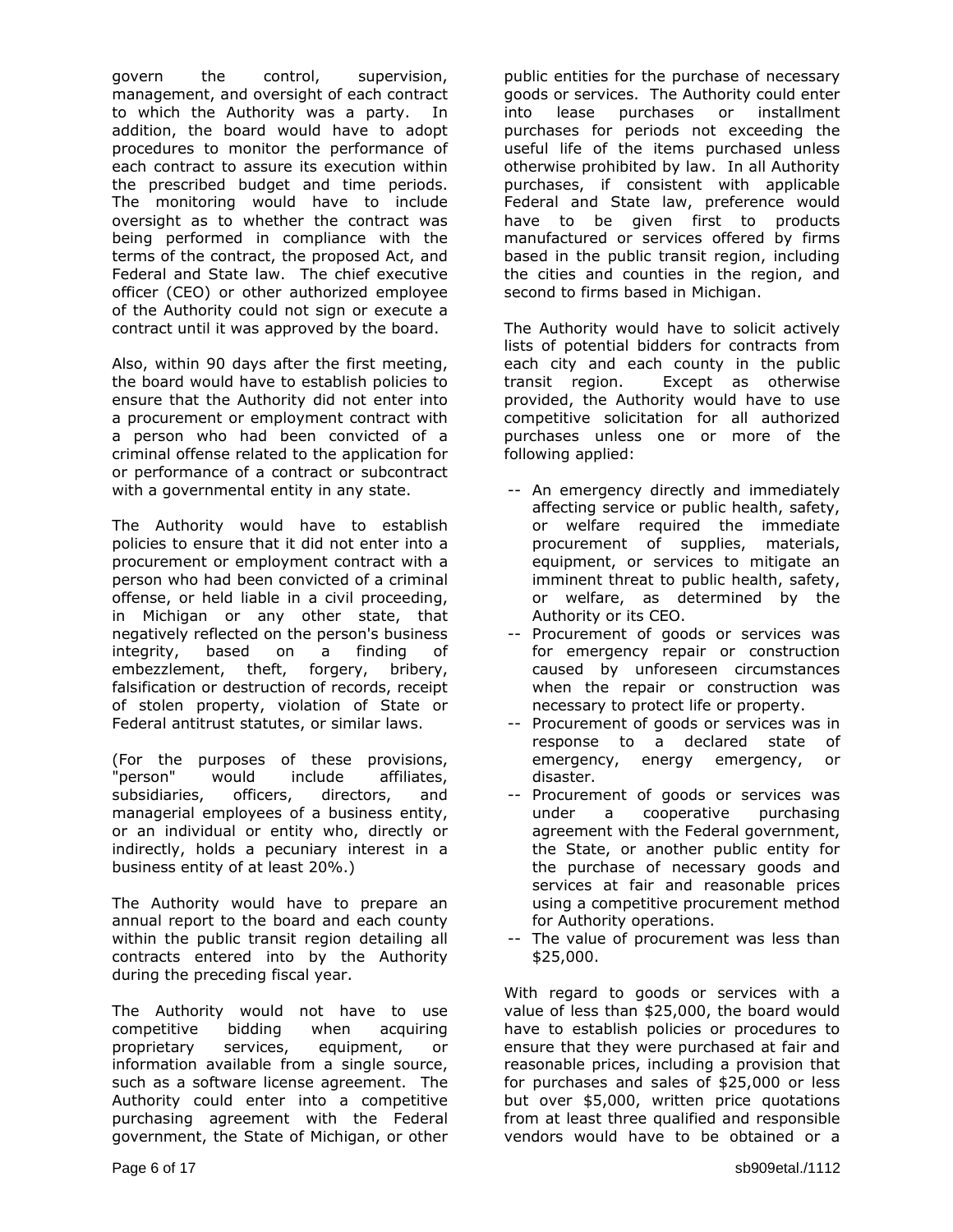memorandum would have to be kept on file showing that fewer than three vendors existed in the market area within which it was practicable to obtain quotations.

Notwithstanding any other requirement of the proposed Act, if the Authority applied for and received State or Federal funds that required it to comply with procurement or contracting requirements that were in conflict with the Act, the State or Federal requirements would take precedence.

## Personnel

The board could employ personnel it considered necessary to assist it in performing the Authority's powers, duties, and jurisdictions, including employment of a CEO and other senior executive and administrative staff. The board would have to hire a CEO and any necessary support staff for the CEO within 60 days after the first meeting. Individual board members could not hire or be assigned personal staff.

The board would have to establish policies to ensure that the board and the Authority did not do either of the following:

- -- Discriminate against an individual with respect to employment, compensation, or a term, condition, or privilege of employment, or a contract with the Authority in a manner that was not in compliance with State or Federal law.
- -- Limit, segregate, or classify an employee, contractor, or applicant for employment or a contract in a way that deprived or tended to deprive the person of an employment opportunity or otherwise adversely affected the person's status in a manner that was not in compliance with State or Federal law.

### Advisory Committee

The board would have to create a citizens' advisory committee that consisted of public transit region residents. Public transportation users would have to make up 40% of the committee, as follows:

- -- At least 25% who were senior citizens or people with disabilities.
- -- Two from Detroit.
- -- Two each from Wayne, Oakland, Macomb, and Washtenaw Counties.
- -- Two from each additional member county.

Individuals from organizations representing senior citizens and people with disabilities would have to make up 20% of the committee. Individuals representing businesses, labor, community, and faithbased organizations would have to make up 40%.

The committee could meet at least once every quarter and could make reports to the board, including recommendations, at each board meeting. In addition, the committee could do all of the following:

- -- Review and comment on the comprehensive regional transit service plan and all annual updates.
- -- Advise the board regarding the coordination of functions between different owners and operators of public transit facilities within the region.
- -- Review and comment on the specialized services coordination plan required by the Michigan Transportation Fund law.
- -- Upon the board's request, provide recommendations on other matters concerning public transit in the region.

(Under the MTF law, "specialized services" means public transportation designed primarily for people with disabilities or those who are at least 65 years old.)

## Advisory Council

The board would have to create a public transit advisory council consisting of two members appointed by each public transit provider in the public transit region. The council could make reports to the board, including recommendations, at each board meeting. The council could make recommendations to the board only on issues of service coordination, funding, plans, specialized services, and other matters as requested by the board.

## **Authority Powers**

Except as otherwise provided, the Authority could do all things necessary and convenient to implement the purposes, objectives, and provisions of the proposed Act and the purposes, objectives, and powers vested in the Authority or the board by the Act or other law, including all of the following:

- -- Adopt, amend, and repeal bylaws.
- -- Borrow money and issue bonds and notes.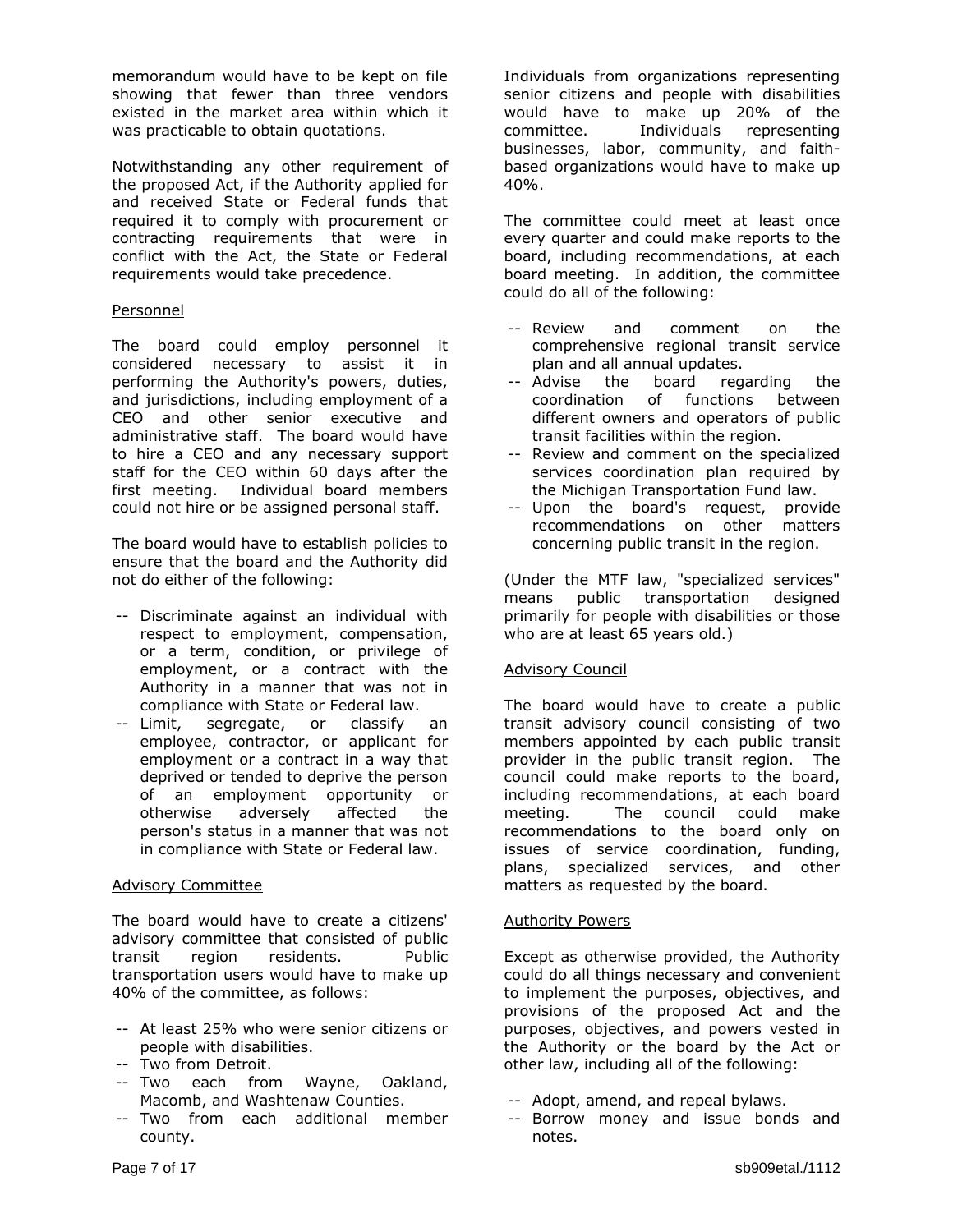- -- Engage in collective negotiation or collective bargaining.
- -- Procure insurance or become a selffunded insurer against loss in connection with Authority property, assets, or activities.
- -- Indemnify and procure insurance indemnifying board members from personal loss or accountability with regard to bonds, other obligations, or activities of the Authority.
- -- Invest Authority money, at the board's discretion, consistent with an investment policy adopted by the board.
- -- Promulgate rules and adopt regulations for the orderly, safe, efficient, and sanitary operation and use of a public transit system owned by the Authority.
- -- Subject to the Act, use the State's rights-of-way throughout the public transit region for public transit.
- -- Create separate operating entities.
- -- Acquire and dispose of property or rights and interests in property.
- -- Hold, clear, remediate, improve, maintain, sell, exchange, lease, or grant easements and licenses on property or rights or interests in Authority property.
- -- Charge fares and enter into contracts for the services provided by the public transit system as necessary to provide funds to meet the Authority's obligations.

In addition, the Authority could apply for and receive loans, grants, guarantees, or other financial assistance in aid of a public transit system from any State, Federal, local, or intergovernmental agency or from any other public or private source, including financial assistance for purposes of developing, planning, constructing, improving, or operating a public transit system.

Notwithstanding any other provision of the Act, the Authority could not acquire, accept responsibility for, or obligate itself to assume liability for, or pay any legacy costs of an existing public transit authority or agency that the Authority acquired without first securing an affirmative vote of a majority of the electors of each member county in the public transit region.

## Public Transit Plan

The Authority would have to adopt a public transit plan for its public transit region. As its initial plan, the Authority would have to

adopt the regional transit plan approved on December 8, 2008, by the Regional Transit Coordinating Council (RTCC) and the transit master plan adopted by the Ann Arbor Transportation Authority on March 17, 2011. The Authority could amend the single regional master transit plan as necessary, and would have to update it annually. (The RTCC and Ann Arbor Transportation Authority plans are described below, under **BACKGROUND**.)

The Authority could establish and operate new or additional routes and public transit facilities using various forms of transit modalities. The Authority could employ operating personnel, negotiate collective bargaining agreements with operating personnel, or own operating assets of a public transit service within the public transit region. The Authority would have to coordinate the operating and capital transit plans of transit agencies and authorities within the region.

### Rolling Rapid Transit System

Subject to available resources, the Authority could plan, design, develop, construct, and operate a rolling rapid transit system on at least four corridors within the public transit region. With the approval of the Federal Transit Administration and in compliance with all applicable Federal and State regulations, the Authority would have to determine exact routes and station locations. The Authority could design routes to augment, complement, enhance, replace, or improve other forms of public transit operating within or on the corridors. Initial plans for a rolling rapid transit system could include all of the following:

- -- A Woodward corridor line to operate along, on, or near Woodward Avenue between a location in or near the downtown Detroit station and a location in downtown Pontiac.
- -- A Gratiot corridor line to operate along, on, or near Gratiot Avenue between the downtown Detroit station and a location in downtown Mt. Clemens.
- -- A northern cross-county line to operate between Pontiac and Mt. Clemens, including stations along Big Beaver Road in Troy and M-59 in portions of Oakland and Macomb Counties.
- -- A western cross-county line to operate between the downtown Detroit station and the Ann Arbor Blake Transit Center,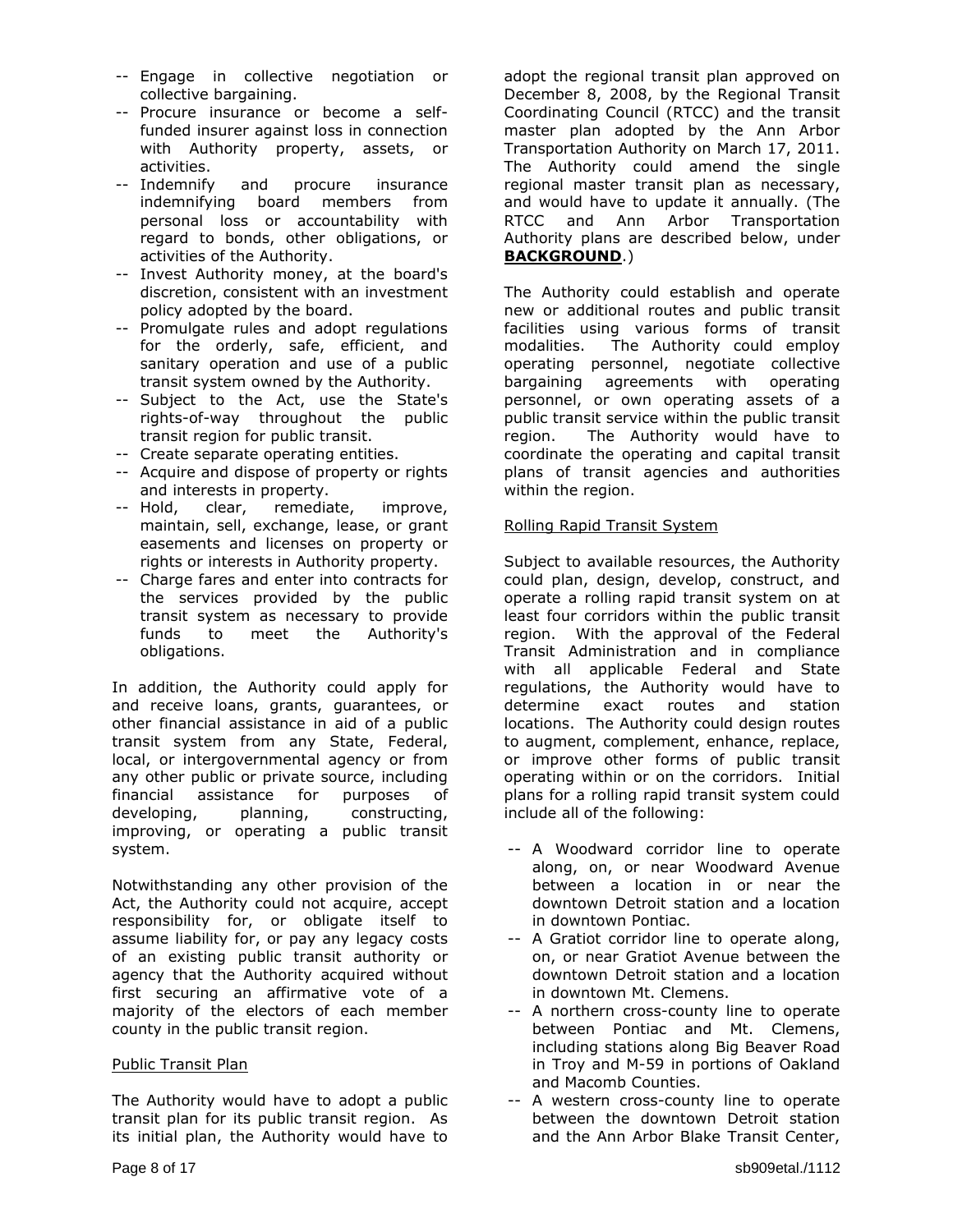including stations in Ypsilanti, Detroit Wayne County Metropolitan Airport, and Dearborn.

("Rolling rapid transit" would mean bus services that may combine the technology of intelligent transportation systems, traffic signal priority, cleaner and quieter vehicles, rapid and convenient fare collection, and integration with land use policy. The term could include exclusive rights-of-way, rapid boarding and alighting, and integration with other modes of transportation. "Downtown Detroit station" would mean a location in or near the Campus Martius area of downtown Detroit.)

Authority expenses incurred in the planning and operation of a rolling rapid transit system would not be eligible for a grant under the statewide operating grants program of the MTF law (which provides grants to cover a portion of the operating costs of an eligible authority or governmental agency that provides public transportation services in urbanized areas).

### Grants

Between 90 and 180 days after the proposed Act took effect, the Authority would become the designated recipient for the public transit region for purposes of applying for Federal and State operating and capital assistance grants under the Federal Transit Act and the regulations promulgated under it. The Authority could designate a city operating a transit authority or agency, or an authority representing a county or counties, as a subrecipient of Federal and State transportation funds. To the extent required by the Federal Transit Act and regulations, the Authority could execute a supplemental agreement conferring on such a city or county authority the right to receive and dispense grant funds and containing other provisions required by Federal law and regulations.

The Authority would have to submit its application for funds to the responsible Federal and State agencies in a timely manner. The application would have to designate the distribution of all capital and operating funds that were to be paid directly to the city or county authority. If the Authority were a recipient, as soon as possible but not more than 10 days after receiving the funds, the Authority would have to remit to a city or county authority its designated distribution.

Notwithstanding anything in the Authority's articles of incorporation to the contrary, the designated distribution of Federal and State formula funds, regardless of what entity was the subrecipient or direct recipient, would have to be determined using the Federal and State statutes and regulations applicable at the time of distribution as if the designated subrecipients or direct recipients were allowed to, and did, apply for Federal and State formula funds independently of each other and the Authority.

Before becoming the designated recipient for State and Federal funds, the Authority would have to enter into a memorandum of understanding (MOU) with any public transit provider that was a direct receipt of Federal funds on the bill's effective date. At a minimum, the MOU would have to describe the process and relative roles of the Authority and any transit agency that was a direct recipient of Federal funds in the development, approval, and modification of long-term and short-term plans, projects, applications, and grants for Federal funds.

## Coordination

Each public transit provider in the public transit region, including subrecipients designated by the Authority, would have to submit to the Authority an annual report that described and evaluated the provider's efforts to coordinate service with other providers in the region. The report would have to include a description of the provider's successful and unsuccessful efforts to do all of the following:

- -- Coordinate routes, schedules, fares, and points of transfer.
- -- Provide information or services to riders that helped facilitate transfers from one public transit provider to another.
- -- Eliminate or reduce service overlap and duplication.

The Authority would have to coordinate service overlap, rates, routing, scheduling, and any other function that it considered necessary to implement or execute the comprehensive regional transit service plan between the authorities, agencies, and owners or operators of public transit facilities within the public transit region.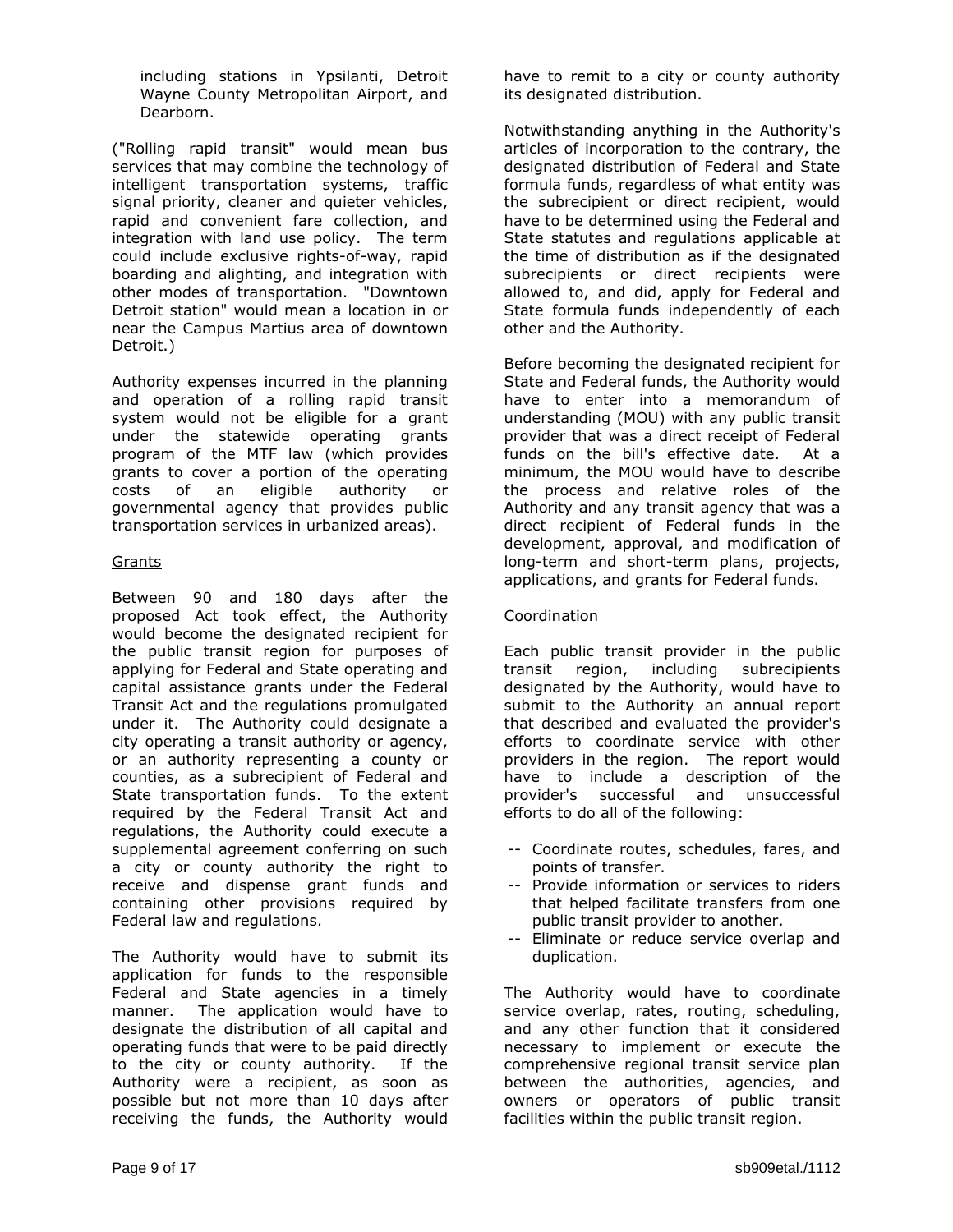The Authority could issue coordination directives regarding public transit services, including routes, schedules, and fares. The Authority would have to give notice of coordination directives to owners and operators of public transit facilities in the public transit region. The Authority could withhold up to 5% of State capital and operating assistance from an owner or operator that failed to comply with a directive. A directive would preempt a conflicting city, village, or township provision or procedure.

### Authority Property

The Authority could acquire property for a public transit system by purchase, construction, lease, gift, or devise, either within or without the area served by the system, and could hold, manage, control, sell, exchange, or lease property. The Authority could use any appropriate statute for the purpose of condemnation. The Authority could use condemnation proceedings only to acquire property located within the public transit region.

Except as otherwise provided, the Authority's property, as well as its income, activities, and operations, would be exempt from all taxes and special assessments of the State or a political subdivision of the State. Authority property and income, activities, and operations that were leased to private people would not be exempt from any tax or special assessment. Authority property would be exempt from ad valorem property taxes collected under the General Property Tax Act or other State law authorizing taxation of real or personal property.

The property of the Authority would be public property devoted to an essential public and governmental purpose, and the Authority's income would be for a public and governmental purpose.

### Authority Revenue

The Authority could raise revenue to fund all of its activities, operations, and investments consistent with its purposes. The revenue sources available to the Authority would include all of the following:

-- Fees, fares, rents, or other charges for use of a public transit system.

- -- Federal, State, or local government grants, loans, appropriations, payments, or contributions.
- -- Proceeds from the sale, exchange, mortgage, lease, or other disposition of property acquired by the Authority.
- -- Grants, loans, appropriations, payments, proceeds from repayments of loans made by the Authority, or contributions from public or private sources.
- -- The proceeds of a special assessment levied or a motor vehicle registration fee collected under the proposed Act.
- -- Investment earnings.

The Authority could levy a special assessment within the public transit region only as approved by the board and the electors of the region voting on the assessment at an election held on a regular date as provided in the Michigan Election Law. When submitting a proposal on the question, the ballot would have to state all of the following:

- -- The special assessment rate to be authorized.
- -- The duration of the special assessment.
- -- A clear statement of the assessment's purpose.
- -- A clear statement indicating whether the proposed assessment was a renewal of a previously authorized assessment, or the authorization of a new one.

The Authority also could collect a motor vehicle registration fee dedicated to the purpose of public transit, if authorized under the Michigan Vehicle Code.

The Authority would have to ensure that at least 85% of the money raised in each member jurisdiction through these mechanisms was spent on public transit service provided in that jurisdiction.

Starting in the fiscal year beginning at least 12 months after the bill's effective date, the Authority would have to submit to MDOT an asset management plan for all revenue vehicles and facilities, major facility components, and major pieces of equipment. The Authority would have to update the plan annually.

After the first 12 months of operation of a rolling rapid transit system, and annually after that, the Authority would have to give to the legislative body of each member jurisdiction a report showing the cost of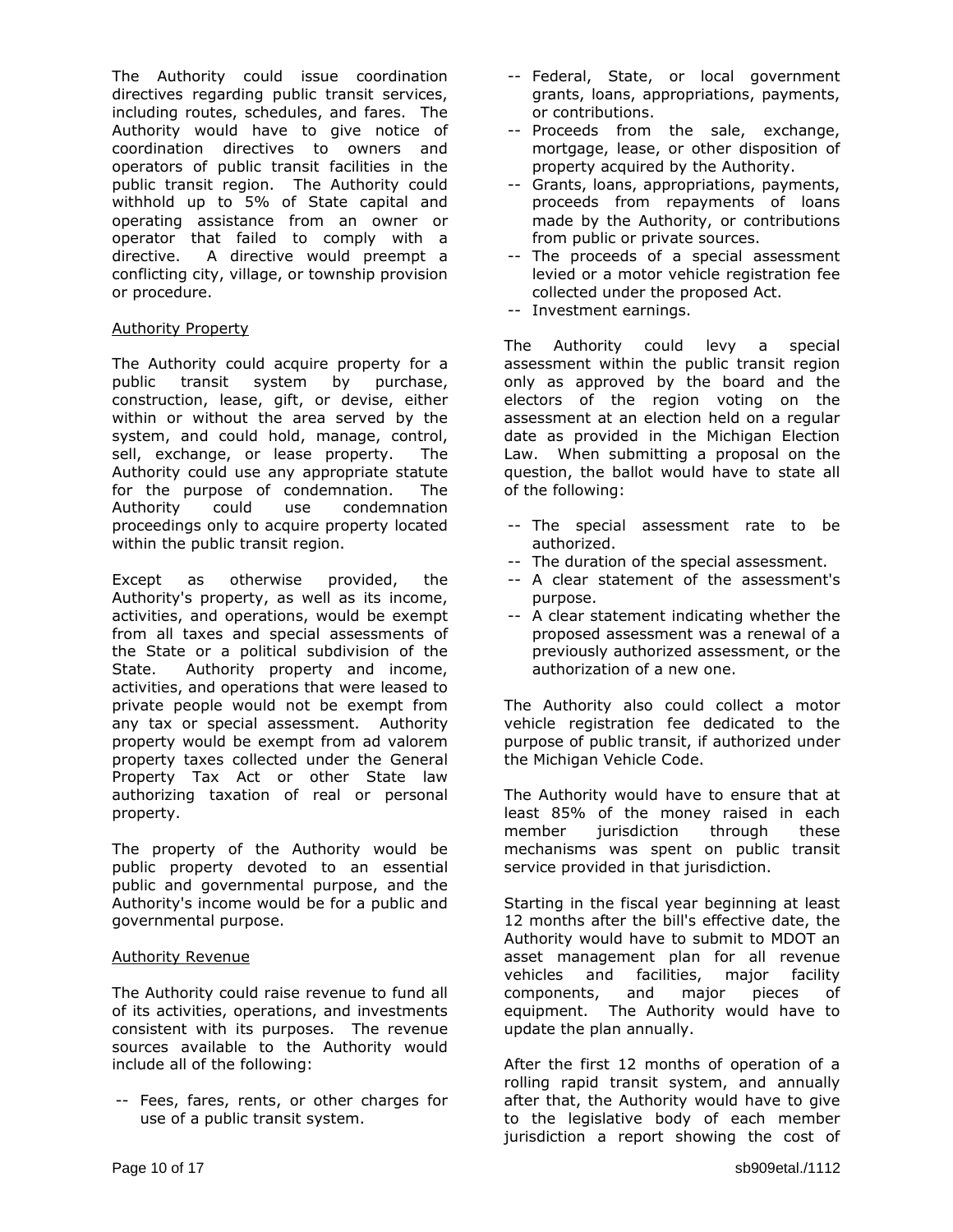service and revenue generated in each jurisdiction.

### Authority Bonds & Notes

For the purposes of acquiring, improving, enlarging, or extending a public transit system, the Authority could issue selfliquidating revenue bonds under the Revenue Bond Act or any other act providing for the issuance of such bonds. The bonds would not be a general obligation of the Authority, but would be payable solely from the revenue of the public transit system. If the Authority issued bonds with a pledge of its full faith and credit, the bonds would be subject to the Revised Municipal Finance Act. The Authority could borrow money and issue municipal securities in accordance with, and exercise all of the powers conferred upon municipalities by, that Act.

All bonds, notes, or other evidence of indebtedness issued by an Authority, as well as the interest, would be exempt from all taxation in Michigan, except for transfer and franchise taxes.

The issuance of bonds, notes, or other evidence of indebtedness by the Authority would require approval of the board.

An agreement entered into under these provisions would be payable from the Authority's general funds or, subject to any existing contracts, from any available money or revenue sources, including revenue specified by the agreement, securing the bonds, notes, or other evidence of indebtedness in connection with which the agreement was entered into.

The revenue raised by the Authority could be pledged for the repayment of bonded indebtedness and other expenditures issued or incurred by the Authority. A financial obligation of the Authority would be a financial obligation of the Authority only, not an obligation of the State or any city or county within a public transit region, and could not be transferred to the State or any city or county.

### Operating License Agreement

The Authority could acquire, own, construct, furnish, equip, complete, operate, improve, and maintain a public transit system on the streets and highways of the State with the approval of a local road agency, on terms

and conditions mutually agreed to by the Authority and that agency. Approval would have to be embodied in an operating license agreement with the Authority and each local road agency with operational jurisdiction over the applicable streets and highways. A local road agency could not unreasonably withhold its consent to an operating license agreement and would have to determine whether to consent in an expeditious manner. The license could include provisions concerning the use of dedicated lanes and a system to change traffic signals in order to expedite public transit services. Any provision for use of a dedicated lane would have to require that its use be made available to emergency service vehicles.

When operating on the streets and highways of a road agency, the Authority would be subject to rules, regulations, or ordinances required to preserve operations of the streets and highways and to ensure compliance with the rules and regulations of the funding source used to construct and maintain them.

The Authority could not construct a public transit system on a local road agency's streets and highways until there was an operating license agreement executed by the two parties.

The Authority could acquire, own, construct, furnish, equip, complete, operate, improve, and maintain a public transit system on public or private rights-of-way, and obtain easements when necessary for it to acquire and use private property for doing so.

If a local road agency entered into an operating license agreement, it could not revoke the consent or deprive the Authority of the rights and privileges conferred without affording the Authority procedural due process of law.

### Zoning & Land Use

Local zoning or land use ordinances or regulations would not apply to a public transit system or a rolling rapid transit system that was planned, acquired, owned, or operated by the Authority under the proposed Act.

### Elections

An election or vote authorized by the proposed Act would have to be conducted in accordance with the Michigan Election Law.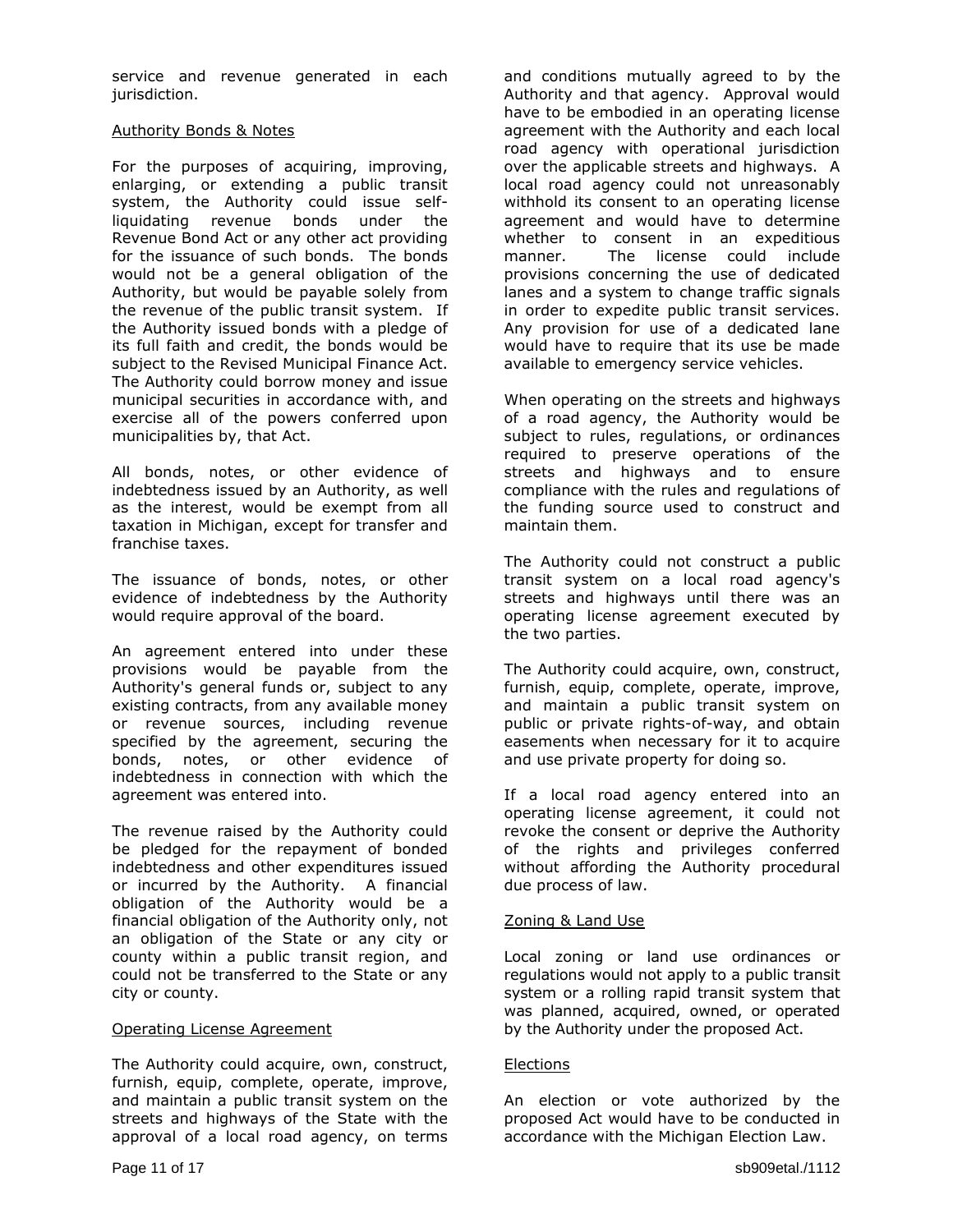## Costs

The costs of planning, administering, constructing, reconstructing, financing, and maintaining State, county, city, and village roads, streets, and bridges designed primarily for the use of motor vehicles using tires, including the costs of reasonable appurtenances to them, would be a transportation purpose within the meaning of Article IX, Section 9 of the State Constitution when the costs were to facilitate a public transit system that moved individuals or goods with vehicles using tires.

## Appropriations

The bill would appropriate to the Authority \$250,000 from the Comprehensive Transportation Fund to begin implementing the requirements of the proposed Act. Any portion that was not spent in the 2012-13 State fiscal year would not lapse to the General Fund but would be carried forward in a work project account that was in compliance with Section 451a of the Management and Budget Act for the following fiscal year.

(Under Section 451a of the Management and Budget Act, a work project appropriation is available until completion of the work or 48 months after the last day of the fiscal year in which the appropriation was originally made, whichever comes first; then the remaining balance lapses to the State fund from which it was appropriated. A work project must be for a specific purpose, contain a specific plan to accomplish its objective, and have an estimated completion cost and completion date.)

### Repealed Sections

The bill would repeal Sections 4a and 4b of the Metropolitan Transportation Authorities Act.

Section 404a provides for the establishment of the Regional Transit Coordinating Council as a corporation for the purpose of establishing and directing public transportation policy within a metropolitan area. The RTCC consists of the CEOs of Detroit, Wayne County, Macomb County, Monroe County, Oakland County, and Washtenaw County. The RTCC is considered an authority for the purpose of receiving

transportation operating and capital assistance grants.

The RTCC is authorized to adopt public transportation plans for its metropolitan area, and is required to coordinate service overlap, rates, routing, scheduling, and like functions between operators of public transportation. The RTCC does not have the power to employ operating personnel, negotiate collective bargaining agreements with operating personnel, or own operating assets of a public transportation service within the metropolitan area.

The RTCC is a "designated recipient" for purposes of applying for Federal and State transportation operating and capital assistance grants, and may designate the City of Detroit and the authority representing the counties each as a subrecipient of Federal and State transportation funds.

Section 404a also provides for the creation of an advisory committee consisting of riders who are senior citizens and/or people with disabilities and who live within the Southeastern Michigan Transportation Authority (now called the Suburban Mobility Authority for Regional Transportation), and requires the committee to report its concerns to the RTCC on a regularly scheduled basis.

Section 404b prescribes requirements for the RTCC's articles of incorporation and required the RTCC, in conjunction with MDOT, to develop a long-range plan to bring the authorities coordinated by the RTCC into conformity with the State fiscal year.

### **Senate Bill 911 (S-2)**

Under the bill, in addition to the required vehicle registration fee, the proposed Southeast Michigan Regional Transit Authority could charge an additional fee on vehicle registrations issued to residents of the public transit region of up to \$1.20 for each \$1,000 or fraction of \$1,000 of the vehicle's list price used in calculating the regular registration fee. The Authority could charge the additional fee only upon the approval of a majority of the electors in the public transit region voting on the fee at an election held on a regular election date.

In addition to any other requirements imposed by law, the ballot question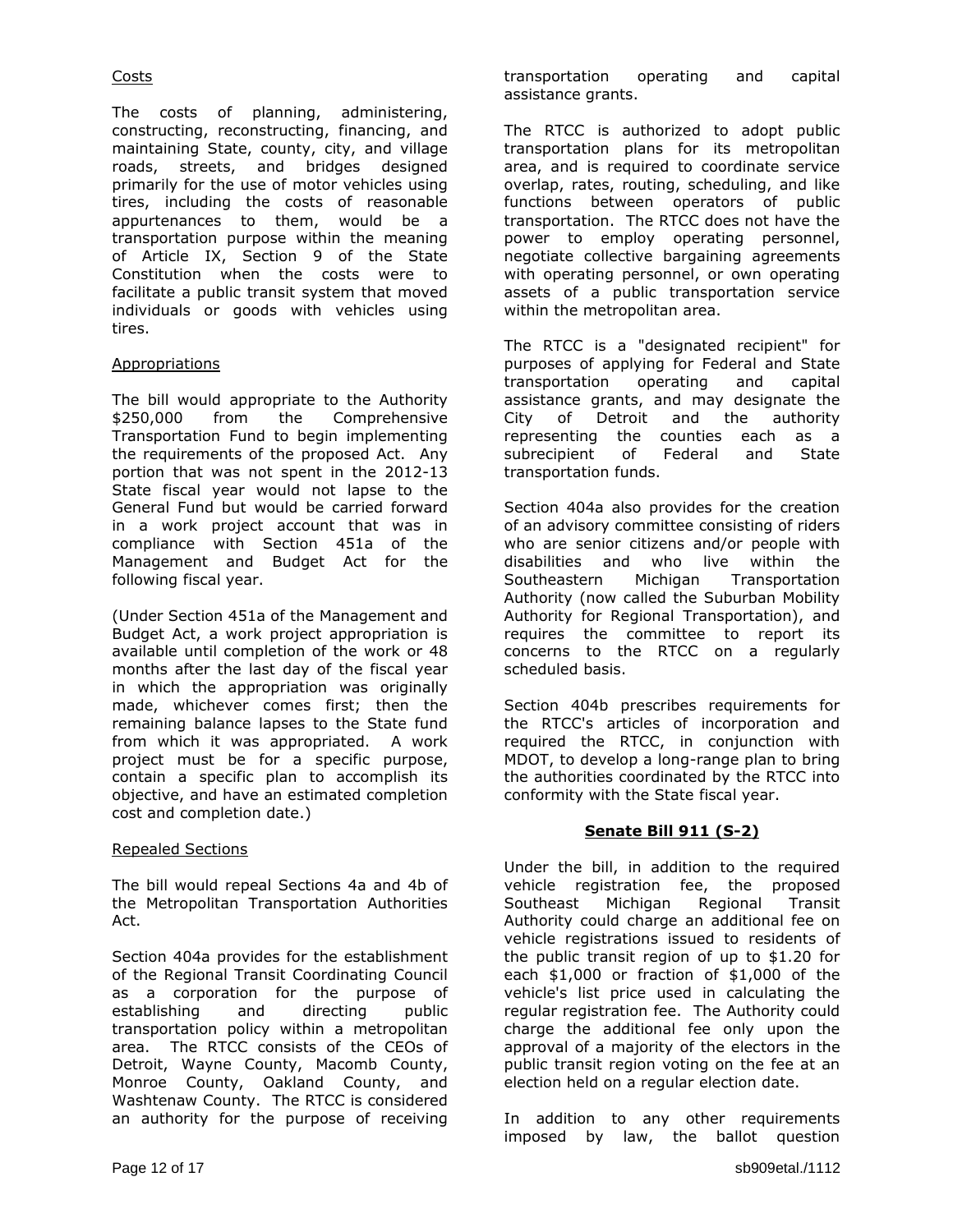proposing authorization of the regional fee would have to specify how the proceeds of the fee would be spent.

The Authority could use the additional regional fee only for comprehensive transportation purposes as defined by Article IX, Section 9 of the State Constitution.

A regional fee proposal could not be placed on the ballot unless it were adopted by a resolution of the Authority's board of directors and certified by the board at least 70 days before the election to the clerk of each county within the public transit region for inclusion on the ballot.

If a majority of voters in the public transit region approved the fee, within one year after voter approval, the Secretary of State would have to collect it on all vehicles registered to residents of the region, except historic vehicles, and credit it to the Authority, minus necessary collection expenses as provided in Article IX, Section 9 of the State Constitution. Necessary collection expenses would have to be based upon an established cost allocation methodology.

## **Senate Bill 967 (S-1)**

The bill would allow MDOT or a local road agency to enter into an operating license agreement with a regional transit authority to operate a public transit system on the streets and highways of the State as provided for in State law enacted after January 1, 2012.

As part of the agreement, MDOT or the local road agency could designate at least one lane of a street or highway as a dedicated public transit lane. Such a lane could be reserved for the exclusive use of public transit vehicles operated by a regional transit authority during periods determined by MDOT or the local road agency; however, the lane would have to be made available at all times to emergency services vehicles. Lanes designated and marked as dedicated public transit lanes would be subject to the same provisions as high-occupancy vehicle (HOV) lanes under the Michigan Vehicle Code.

(Under the Vehicle Code, when a lane has been designated as an HOV lane under the MTF law, and has been appropriately marked, the lane must be reserved during

the periods indicated for the exclusive use of buses and HOVs (i.e., motor vehicles carrying at least two occupants, including the driver). The restrictions imposed on HOV lanes do not apply to any of the following:

- -- Authorized emergency vehicles.
- -- Law enforcement vehicles.
- -- Motorcycles.
- -- Transit and commuter buses designed to transport people, including the driver.
- -- Vehicles of public utility companies responding to an emergency call.
- -- Vehicles using an HOV lane to make a turn permitted by law for a reasonable distance in advance of the turn or to enter or exit a limited access highway.
- -- Taxicabs with at least two occupants, including the driver.
- -- Bicycles, if the HOV lane is the righthand lane of a highway open to bicycles.

From December 9, 2008, until December 31, 2010, the MTF law authorized MDOT to designate as HOV lanes one or more lanes of highway US 12 in a city with a population of more than 700,000.)

MCL 257.801 et al. (S.B. 911) 125.3205 (S.B. 912) 247.651 (S.B. 967)

## **BACKGROUND**

### State Constitution: Article IX, Section 9

Article IX, Section 9 of the State Constitution provides that all specific taxes, except general sales and use taxes and regulatory fees, imposed on motor vehicle and aircraft fuel sales and registered motor vehicles and aircraft must be used exclusively for transportation purposes.

At least 90% of the specific taxes, excluding general sales and use taxes and regulatory fees, on motor vehicle fuel and registered motor vehicles must be used exclusively for the transportation purposes of planning, administering, constructing, reconstructing, financing, and maintaining State, county, city, and village roads, streets, and bridges designed primarily for the use of motor vehicles using tires, and reasonable appurtenances to those roads, streets, and bridges.

The remaining balance of those specific taxes, 100% of the specific taxes imposed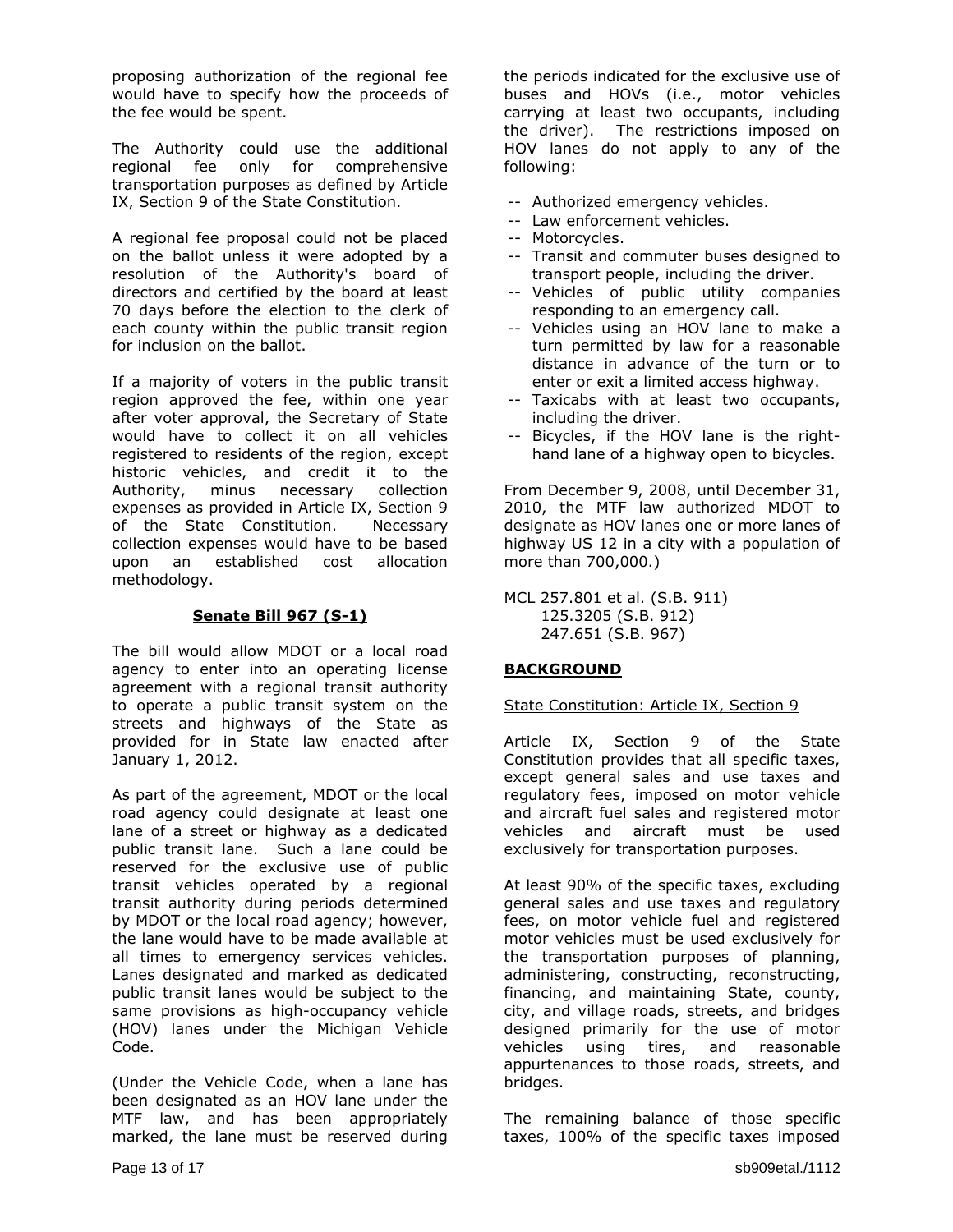on aircraft fuel and registered aircraft, excluding general sales and use taxes and regulatory fees, and up to 25% of the general sales taxes imposed on sales of motor vehicles, motor vehicle fuels, and parts and accessories, must be used exclusively for comprehensive transportation purposes as defined by law.

Under the Michigan Transportation Fund law, "comprehensive transportation purpose" means the movement of people and goods by publicly or privately owned water vehicle, bus, railroad car, street railway, aircraft, rapid transit vehicle, taxicab, or other conveyance that provides general or special service to the public, except for charter or sightseeing service or transportation for school purposes exclusively.

## Comprehensive Regional Transit Service Plan

The Regional Transit Coordinating Council adopted the Comprehensive Regional Transit Service Plan for Southeast Michigan on December 2, 2008. The Plan provides a detailed analysis of the existing transit services in the region and recommends enhancements to those services, as well as the development of a transit network for southeastern Michigan. The Plan proposes implementation in phases, with a comprehensive regional transit system in place by 2035. It suggests that the transit region should include Wayne, Macomb, and Oakland Counties, with consideration for the inclusion of Washtenaw, Monroe, and St. Clair Counties.

Regarding enhancements to existing services, the Plan recommends increased frequency, additional routes, and improved transit service for people with disabilities and those in low-density areas. The Plan also calls for the introduction of several rapid transit corridors, including light rail and commuter rail service.

The Plan recommends the establishment of a regional transit organization with the power to fund, build, plan, implement, and operate transit services. In addition, the Plan notes that a regional dedicated source of funding would be needed to match Federal capital dollars and to bond capital projects, as well as provide ongoing operating funds.

## Ann Arbor Transportation Authority Transit Master Plan

On March 17, 2011, the Ann Arbor Transportation Authority (AATA) adopted a proposal called the Smart Growth Transit Master Plan, designed to meet Washtenaw County's transit needs for the next 30 years. The plan includes bus improvements, integrated ticketing, travel planning programs, and door-to-door service for senior citizens and people with disabilities. The plan also includes the creation of five bus transit hubs in other Washtenaw County cities, as well as express service between the hubs and the connection of key destinations in Ann Arbor. In addition, the plan calls for regional commuter rail and high-capacity transit services along the area's busiest corridors, including a line between Ann Arbor and Detroit Metro Airport. Several new park-and-ride lots, expanded car and van pool programs, and 20 new miles of bicycle paths also are included in the proposal.

Currently, AATA is organized under Public Act 55 of 1963, which authorizes a city with a maximum population of 300,000 to incorporate a mass transit authority. The expansion of service throughout Washtenaw County under the Smart Growth plan would require the formation of a countywide authority under Public Act 196 of 1986, the Public Transportation Authority Act.

# **ARGUMENTS**

*(Please note: The arguments contained in this analysis originate from sources outside the Senate Fiscal Agency. The Senate Fiscal Agency neither supports nor opposes legislation.)*

## **Supporting Argument**

A comprehensive regional transit system is critical to economic vitality and the quality of life in southeastern Michigan, as well as the entire State. Such a system would facilitate movement around the area, helping people get to work, school, businesses, health care facilities, and recreational opportunities. In addition, it would encourage industrial, commercial, and residential development.

While the Detroit area was once a leader in public transit, services have declined and the region has fallen behind other metropolitan areas over the last few decades. At this time, southeastern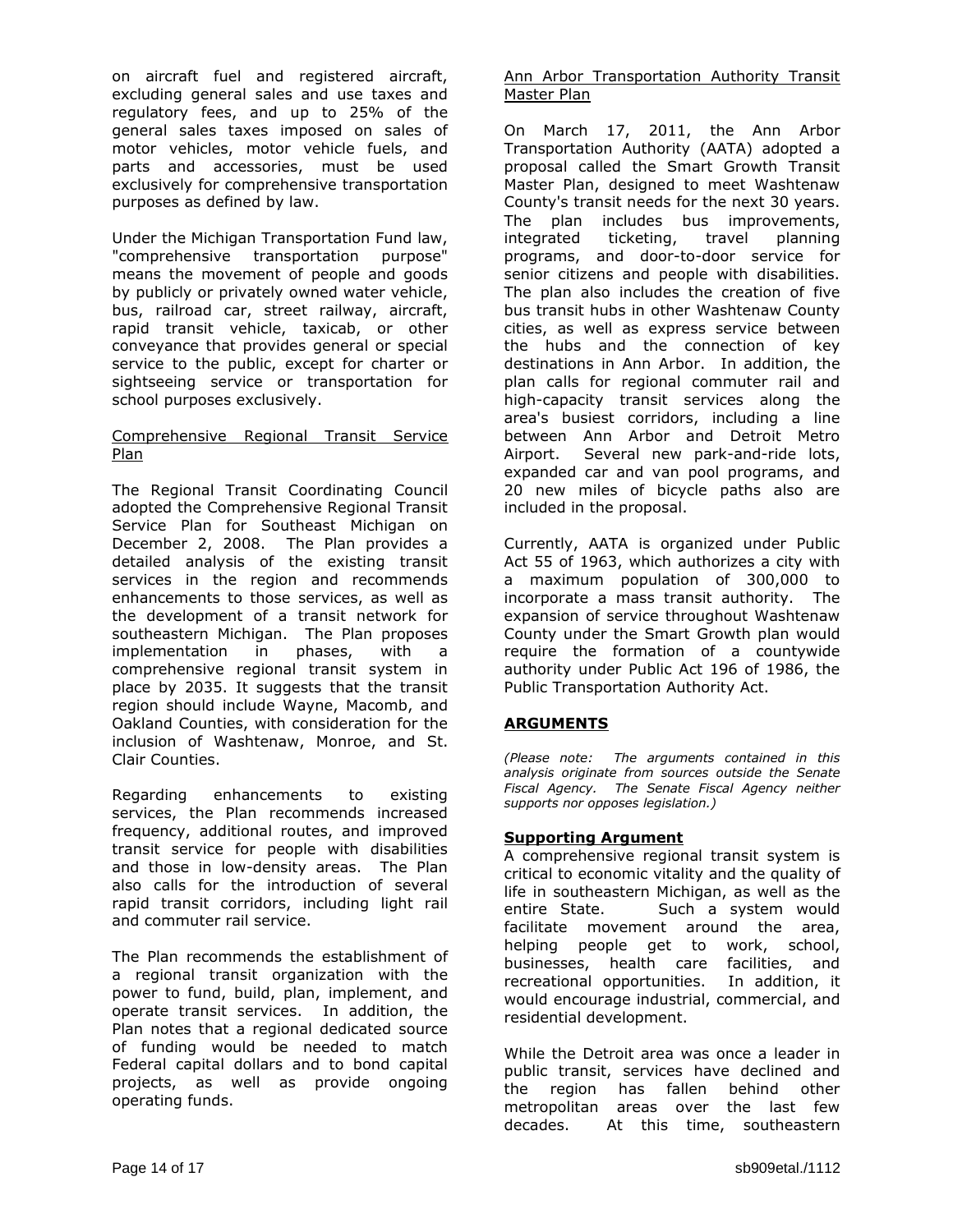Michigan is the largest region in the nation without comprehensive rapid transit service. Public transit in the region currently is disjointed, containing service gaps both within and between the SMART and DDOT systems. In some places, users experience long wait times and crowded buses, and it might take more than an hour to travel a relatively short distance. In addition, routes and staffing have been cut in recent years due to budgetary issues. Clearly, enhanced services and better coordination are needed to serve the public adequately. The legislation would prescribe the framework for an efficient, multimodal transit system centered on modernized bus service.

Reportedly, during the last 20 years, every dollar spent in the United States to create or expand public transit has spurred between \$6 and \$8 in private investment. A similar investment in southeastern Michigan could stimulate the creation of a significant number of jobs. Additionally, a high-quality public transit system would help the State retain and attract people with the knowledge and talent needed to fill those positions and revitalize the economy. In a recent survey of 20- to 35-year olds conducted by the Michigan Suburbs Alliance, more people cited the poor state of public transit than the weak job market as a reason to leave southeastern Michigan. In addition to allowing ease of movement, public transit can save a substantial amount of money in fuel, parking, and vehicle maintenance costs. Also, mass transit leads to a reduction in vehicle emissions, having a positive impact on air quality and public health. For many people, a user-friendly public transit system is a key component of overall quality of life. The associated convenience and cost-effectiveness are important factors in where people decide to work and live.

Through the proposed special assessment and additional vehicle registration tax, the legislation would provide a dependable funding source for this critical transit system. Currently, DDOT is subsidized heavily by the City of Detroit, and SMART is funded with a millage. Both of these mechanisms are obsolete and unsustainable given the present state of the economy and plunging property values. Senate Bills 909 (S-3) and 911 (S-2) would result in a more reliable revenue stream, if voters approved.

The bills represent the first steps needed to create a world-class transit system in southeastern Michigan. Senate Bill 909 (S-3) would enable the capture of hundreds of millions of Federal dollars through the proposed Authority and set up a framework for the planning, development, and operation of the system. In addition, Senate Bills 909 (S-3) and 911 (S-2) would give residents a voice in funding matters through the special assessment and vehicle registration tax ballot questions. Senate Bill 912 would facilitate zoning and right-of-way clearance, enabling development of the transit system. Senate Bill 967 (S-1) would provide for dedicated lanes to minimize disruption in the operation of transit vehicles. Together, these bills would play a critical role in the creation of a prosperous region, anchored by a flourishing Detroit.

 **Response:** Senate Bill 909 (S-3) should allow the Authority to spend money where it is most needed within the regional system, rather than requiring that 85% of the money raised through a special assessment be spent in the jurisdiction where it was collected. Similar conditions imposed on other transit systems have created inefficiencies. This requirement would diminish the focus on regionalism, and could preclude the Authority from spending money in the most effective way and developing the most useful system.

The bill also should require the approval of the applicable county commission or city council for each board member appointed by a county executive or city mayor, and should provide for the appointment of the citizens' advisory council by an entity other than the Authority board. These revisions would maximize citizen representation and ensure the appointment of quality candidates who were accountable to their respective communities.

In addition, the requirements for a supermajority or unanimous vote for certain board actions should be eliminated in favor of a simple majority vote. These requirements could result in gridlock among the board members on critical issues and impede development of the most effective transit system. The adoption of rail service in particular would be inhibited by the unanimous vote requirement. Transit decisions should based on the needs of the community and technical expertise, not restricted by stringent voting conditions.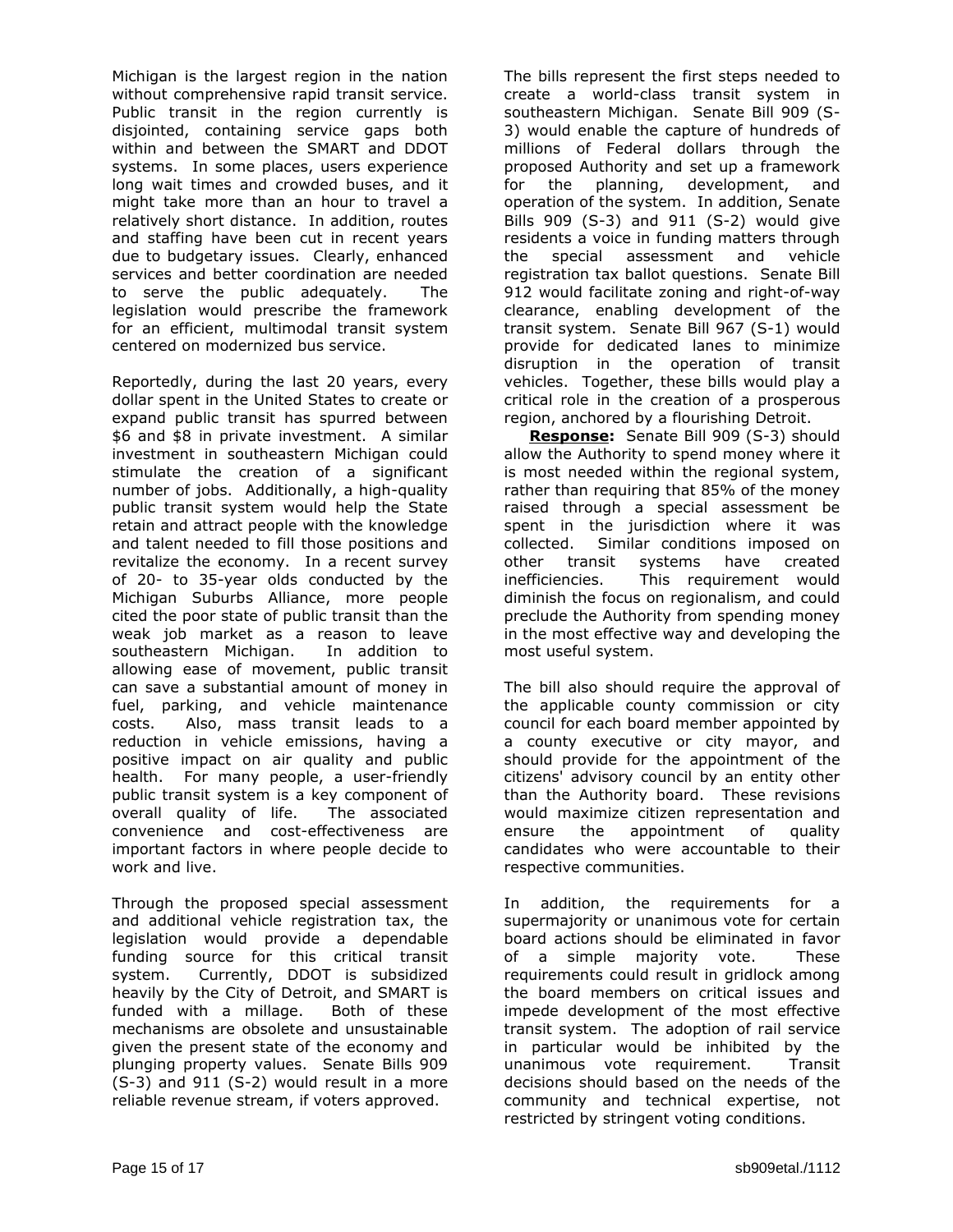The bill also should contain stronger protections for fairness in the awarding of Authority contracts. A requirement that the Authority provide an annual report on the race, gender, and headquarters location of selected vendors would promote transparency and accountability.

Further, the legislation should specify that the dedication of street lanes to public transit would be accomplished through the creation of new lanes rather than a reduction in the number of lanes used currently for private and commercial traffic. The use of existing lanes for public transit could result in reduced capacity for all other vehicles, inconvenient or circuitous turns, and the disruption of traffic signal progression. This would be contrary to the goals of reduced congestion and greater efficiency. The bills should include consideration for the continued functionality of the road system for all users, not just public transit riders.

In another matter, it is unclear whether the \$250,000 that would be appropriated to the Authority for start-up costs under Senate Bill 909 (S-3) would be sufficient. An increased amount might ensure that the Authority had the resources it needed to fulfill its duties.

### **Opposing Argument**

Under Senate Bill 909 (S-3), the City of Detroit would not have sufficient representation on the Authority board. The City's population is more than twice that of Washtenaw County's and nearly equal to Macomb County's. In addition, high unemployment and automobile insurance rates in Detroit have made driving unaffordable for many people, leading to a disproportionate number who must rely on public transit. For these reasons, Detroit should have more voting power on the board. The appointment of two members to represent Detroit, rather than one, would more accurately reflect ridership and take into account the importance of the City in the coordination of service.

 **Response:** In addition to the member appointed to represent Detroit exclusively, the bill specifies that one of the Wayne County members would have to be from the City. Under this arrangement, Detroit would be adequately represented.

### **Opposing Argument**

The legislation would impede local control by providing that Authority decisions would not have to comply with zoning and land use ordinances. Communities enact such ordinances for a reason, and they should not be preempted by the proposed Authority. Regional transit authorities have been established successfully elsewhere in the country without the ability to supersede zoning decisions. Rather than simply overriding deliberately crafted local policies, the Authority should work with local units to resolve conflicts in the development of the public transit system.

### **Opposing Argument**

Senate Bill 909 (S-3) would prohibit the proposed Authority from assuming the liabilities or legacy costs of existing transit systems without voter approval, which could have a negative impact on the employees of those systems. Under the bill, collective bargaining agreements and pension systems could be eliminated unfairly for former SMART and DDOT employees. In addition, the bill potentially would be incompatible with Federal labor laws and could jeopardize hundreds of millions of Federal transit dollars for which the Authority could be eligible. The legislation should include stronger protections for employees of the existing transit systems that would be incorporated under the umbrella of the proposed Authority.

**Response:** Voters should have the ability to prevent the carrying forward of costs that might be unaffordable. The workers of any new transit system implemented by the proposed Authority should be subject to employment conditions and benefits typically expected at this time in both the public and private sectors.

Legislative Analyst: Julie Cassidy

## **FISCAL IMPACT**

### **Senate Bill 909 (S-3)**

State: The Governor is recommending a supplemental appropriation for FY 2011-12 of \$250,000 in restricted Comprehensive Transportation Fund money to cover the initial start-up costs of the proposed Regional Transit Authority (RTA). Following that initial appropriation, it is anticipated that all future costs to administer and operate the RTA would come from proposed